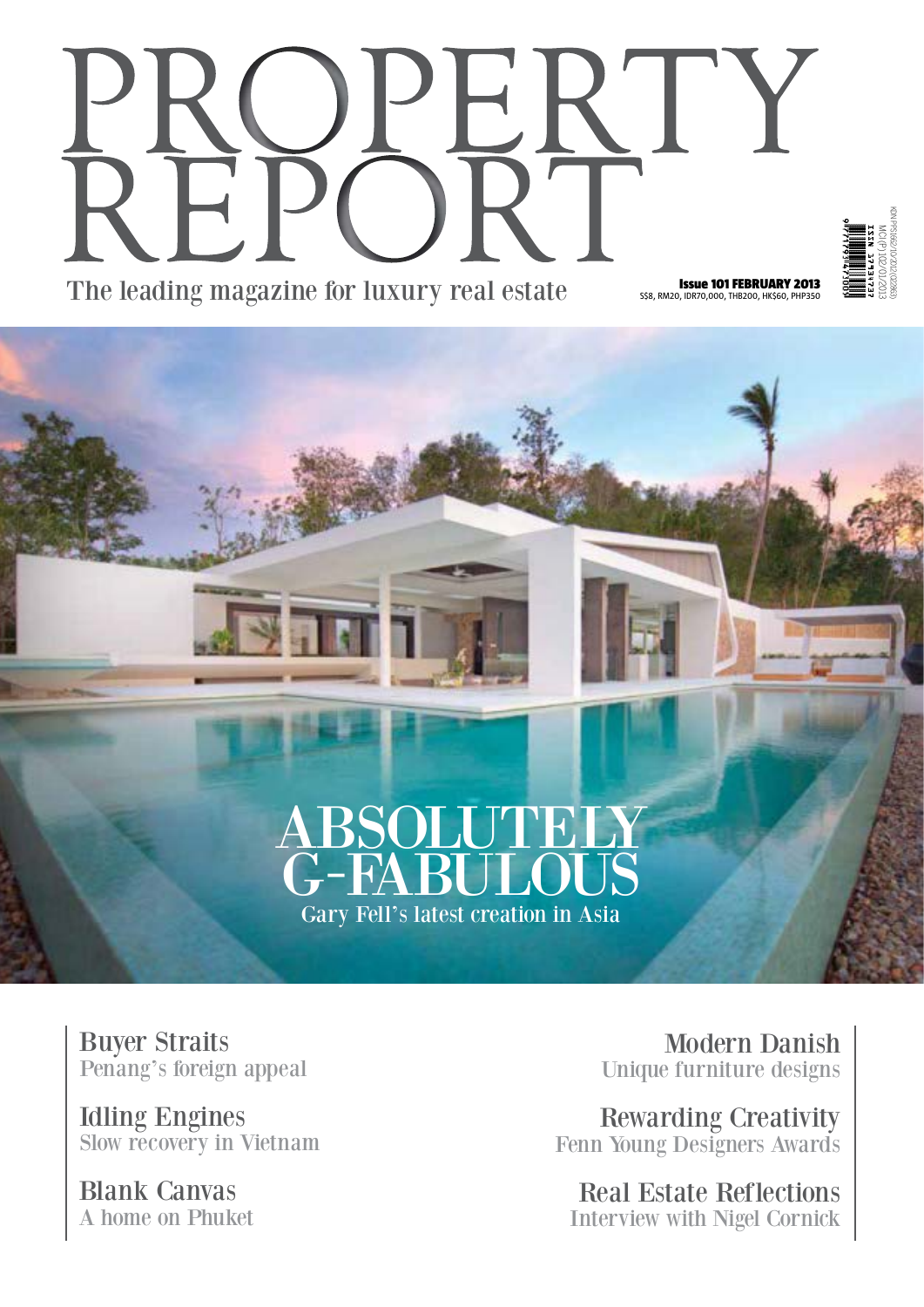# INDEPTH **GFAB**



# CELADON

## GFAB ARCHITECTS WAS STARTED IN 1999 BY GARY FELL AND FROM ITS BASE IN BALI HAS SINCE DESIGNED PROJECTS THROUGHOUT ASIA. PROPERTY REPORT RECENTLY CAUGHT UP WITH ITS FOUNDER TO DISCUSS THE LATEST ADDITION TO THE PORTFOLIO, CELADON, AS WELL AS PROJECTS IN THE PIPELINE AND HIS LONGSTANDING FASCINATION WITH THE REGION.

| *by*LIAM ARAN BARNES

As with many members of Southeast Asia's Western diaspora, Gary Fell's initial trip to Bali back in the late 90s was slated to be a brief business sojourn. A decade and a half later, however, and he continues to call the region home.

Fell's first Asian foray, as project architect on the flagship Four Seasons Sayan resort, lasted more than two years and was completed in 1998, by which time the celebrated British architect was in high-demand. His flourishing reputation, coupled with the region's newfound luxe appetite saw a handful of private commissions come Fell's way and Gfab was soon firmly established.

Since its inception in 1999, the firm has gone on to claim a plethora of awards and plaudits for its exclusive, high-end

design of residential, resort and occasional public sector projects in countries including Indonesia, Thailand and Australia.

Situated on a remote hillside overlooking the Gulf of Thailand, Gfab's latest development, Celadon, is a holiday home built for a Provence-based English family on Koh Samui's west coast. The property has already garnered great interest for its innovative architecture, awe-inspiring location and meticulous adherence to eco-friendly design.

Celadon is one of the island's choice residential properties and further cements Gfab's position as one of Southeast Asia's most sought after architecture firms.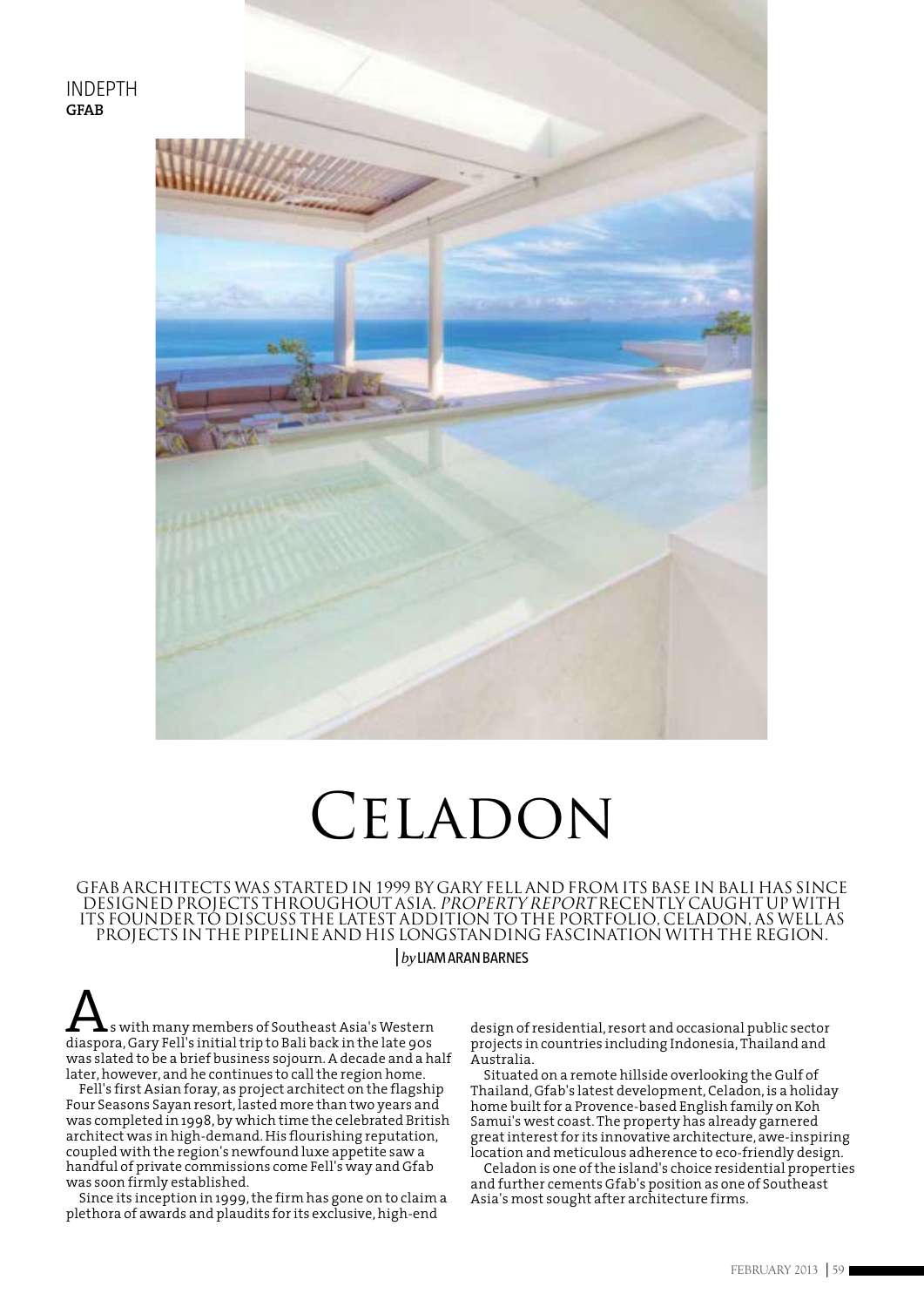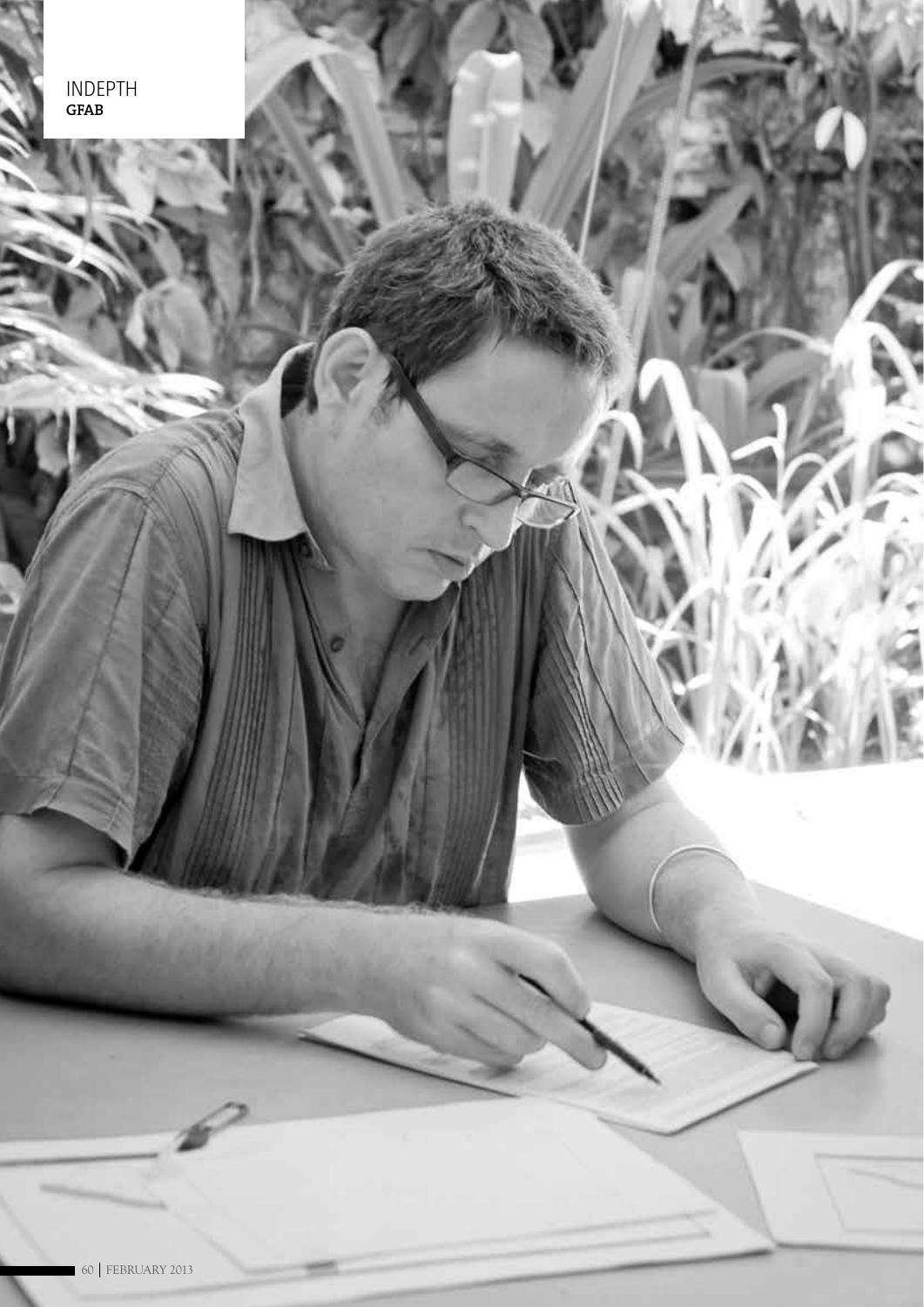### **What inspired and influenced you to get involved in architecture?**

As a child I always loved to draw. My father was a carpenter/ joiner so I was surrounded by building works and exposed to various trades which at the time I took for granted, but in retrospect can see influenced my career decisions by osmosis. It seemed natural to become an architect and from age 14 that was the only thing I wanted to do. I went through a period of thinking — largely due to poor career advice at school that it was something of a "stiff" profession that couldn't accommodate someone like myself and turned to painting and graphics before perversely studying philosophy for two years, which bored me to tears (though I still read books by critical thinkers). Ultimately I elected to return to architecture school with a new passion and determination to carve out my own approach to the discipline. The rest, as they say, is history.

### **What is it about Southeast Asia that draws Gfab to work primarily in the region?**

I find the region fascinating and cannot imagine living and working anywhere else. Asia builds, and the opportunities for a developing practice are immense due the abundance of potential commissions. Back in the UK, many of my peers are working on interior projects and are offered scant opportunities for new, ground up construction unless they are part of larger, more established practices. The sites we get are invariably challenging and our work has developed in response to such challenges. That said our current workload is not confined to Southeast Asia alone and we hope eventually to undertake commissions in Europe and beyond.

### **In which particular countries does Gfab plan to expand?**

At present we are working on commissions throughout the region, but also in India, Turkey, Australia and Uganda. This year we are looking at projects in the USA and China. There is no actual "plan" to expand operations per se, we take each project on its merits – if it interests us we pursue the commission, if it doesn't… We view architecture as an inherently "international" profession and see no reason why architects here should not undertake commissions anywhere really. Naturally the conditions of international practice require us to work closely with architects and consultants in the project's country, this can be rewarding and frustrating by turns.

### **What is the most challenging and rewarding project Gfab has worked on to date?**

Without wanting to appear to "cop out" here I would say that every project has its challenges and rewards, to cite one as "most" would be to somehow belittle others. Naturally some projects offer more scope for us and have special places in our oeuvre. Samujana comes to mind – few architects are offered the opportunity to develop a project like this where 30 houses are of unique design and they are responsible for master planning, interiors and landscape as well as the architecture. This project is one which has been part of our office for almost 10 years and allowed me to meet my wife, so I guess I would have to cite this as the most rewarding!

### **What lessons were learnt from the Celadon project and how did Gfab tackle the obstacles caused by the local planning regulations?**

Celadon is set on a very steep site on Samui's west coast. The design is forced to negotiate these contours whilst opening up vistas to Koh Pha Ngan and the marine park. The design attempts to create a series of discrete views/vignettes from each of its spaces. In terms of design and approach the project is essentially similar to others we have undertaken in Samui where great views and sloping sites abound.



Typically we tend to see our houses as effectively being "part" of the landscape. We use a lot of garden roof treatments which naturally would suggest a flat slab approach to our roofs which inexplicably are not allowed according to local planning laws in Samui. To circumvent this conundrum, we elected to employ largely shallow pitched slab roofs and a parapet to retain soil (over the pitched sections of the slabs), thus allowing our preferred green roof treatment and ensure views are not blocked by roofs.

To provide a more obviously pitched section of roof we elected to cover the main living spaces with a fabric (PTFE) membrane which allows light to enter the space without the accompanying solar gain. Deep overhangs conspire to ensure the space is kept cool, whilst timber louvred sections allow for good cross ventilation and removal of rising heat. This timber treatment is extended across the underside of the PTFE roof to create a ceiling treatment in contrast to the lower concrete elements.

The site is subject to slight noise from the unseen road far below - invariably construction trucks are the problem. To mitigate this we employed a shallow trough reflecting pool around part of the room which feeds the swimming pool with fresh water; the sound of the falling water knocking out the ambient noise entirely.

### **In what projects can we expect to see Gfab get involved in the future?**

We have a number of resort and condo type commissions in our office at present. Also, some of this type of work begun before the global financial crisis are set to complete in 2013 and again, we hope that close examination by developers etc will lead to more commissions such as building types alluded to above. Naturally in saying this we do not seek to suddenly become "tower architects"; our preference is to enjoy a range of work at varying scales and allow our projects to cross pollinate.

### **How important is the incorporation of eco-concepts in Gfab's projects?**

We feel, in all honesty, that this is not some "badge of honour" in this day and age, rather a "given". Any responsible architect has to be interested in creating energy efficient projects. Yes, it is important but to a large extent it should go without saying. What is lamentable perhaps is that many clients, particularly commercial developers, are unwilling to spend the small amount extra required to create a building requiring less energy. We believe this will change over time and in fact are starting to see this already. We feel that to a large extent the government initiatives (with respect to tax and duties etc) offered by European countries need to be adopted by Asian countries with the same vigour; ultimately the success of any eco/green approach has to first make economic sense and when countries treat energy efficiency as something to be taxed like a luxury car etc, there is little hope in such approaches gaining a wider appeal.

For now we can only push an agenda and hope that our clients are as responsible as we are.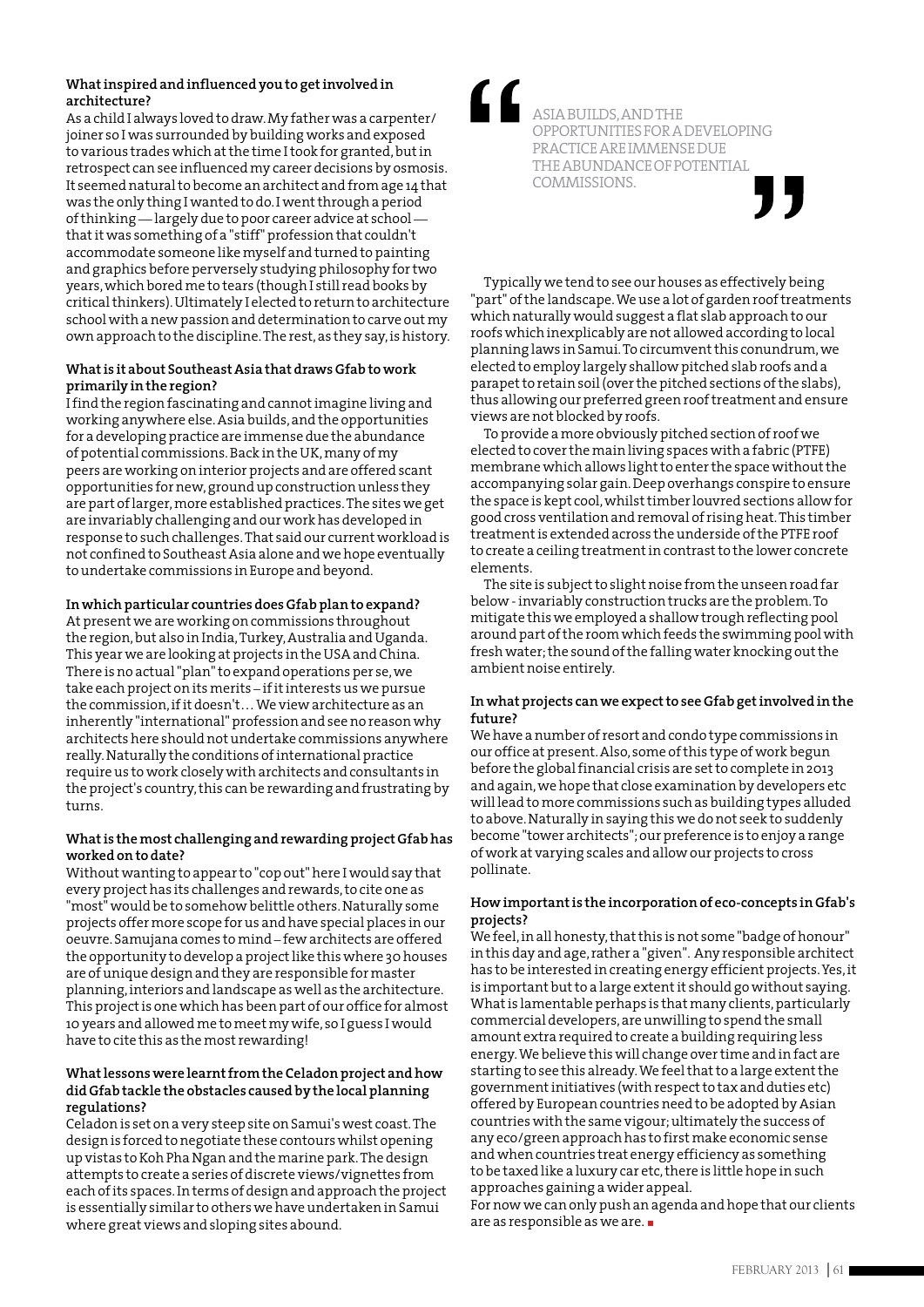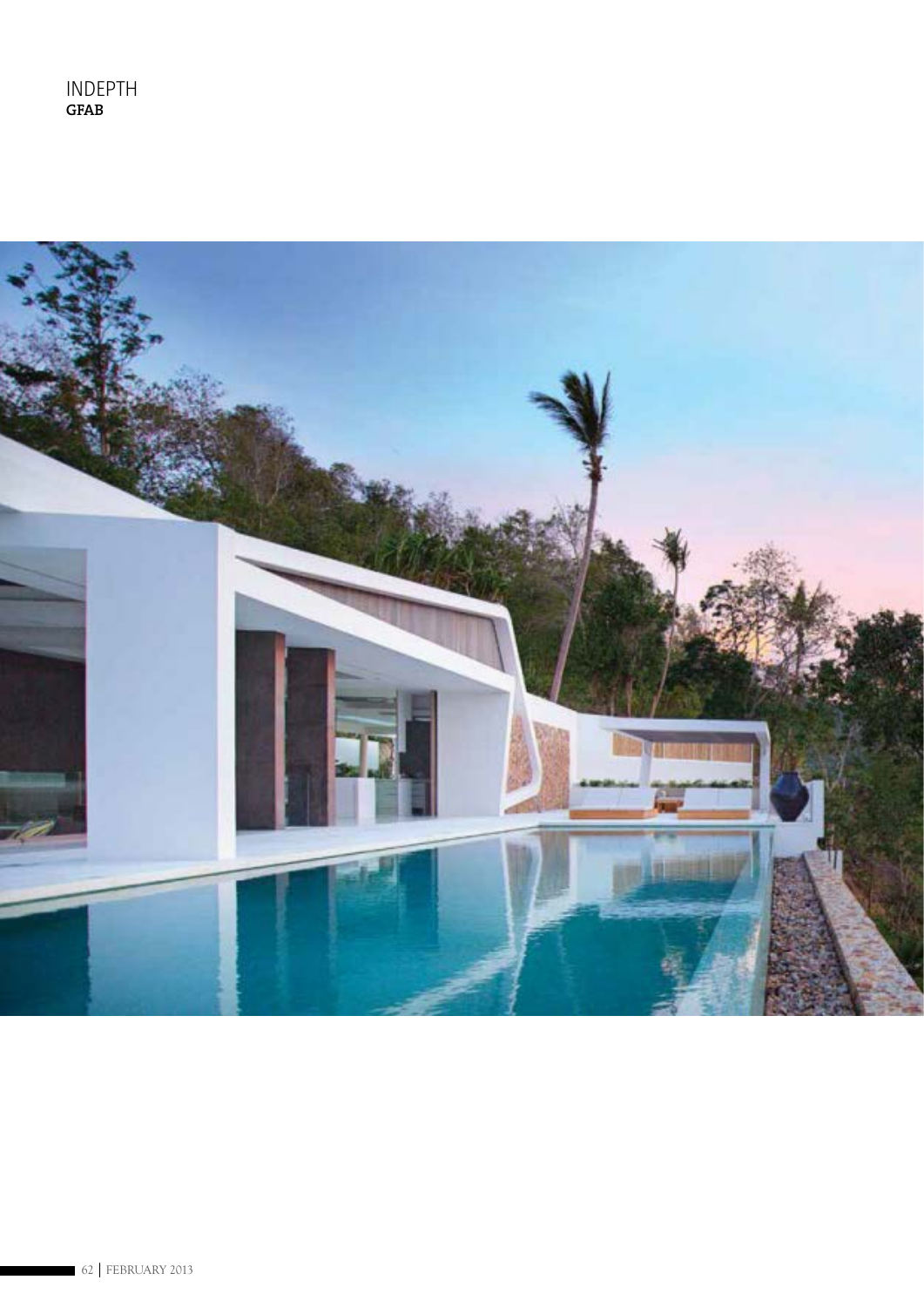

**CELADON'S ARCHITECTURE WORKS WITH THE LAY OF THE LAND, FLOWING GENTLY INTO KOH SAMUI'S DRAMATIC COASTAL VIEWS.**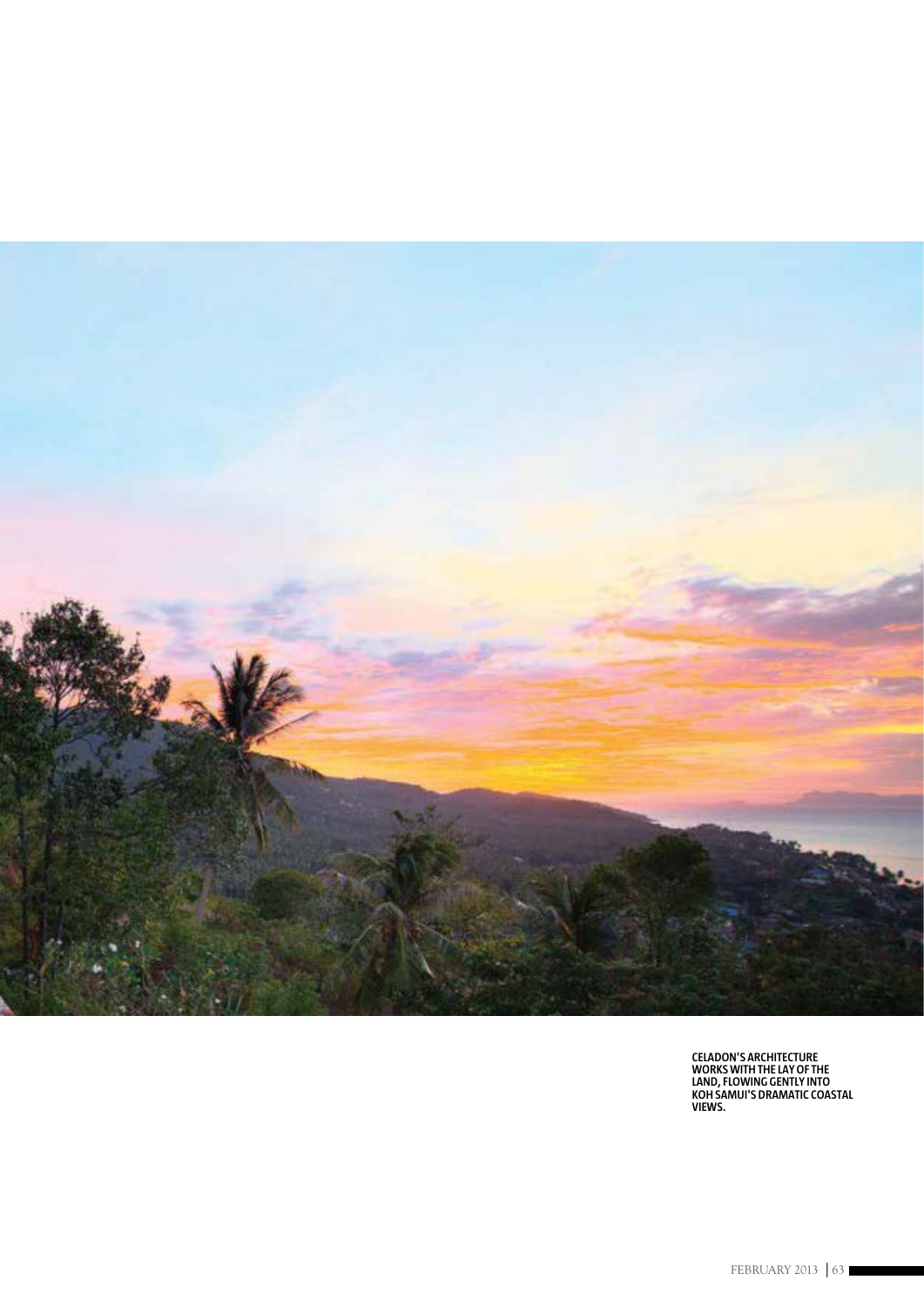

**CRISP LINES AND REFECTIONS CREATE A LIBERATING SENSE OF LOCATION WITH OPEN-PLAN SPACES DEFINED BY ARCHITECTURAL SYMMETRY.**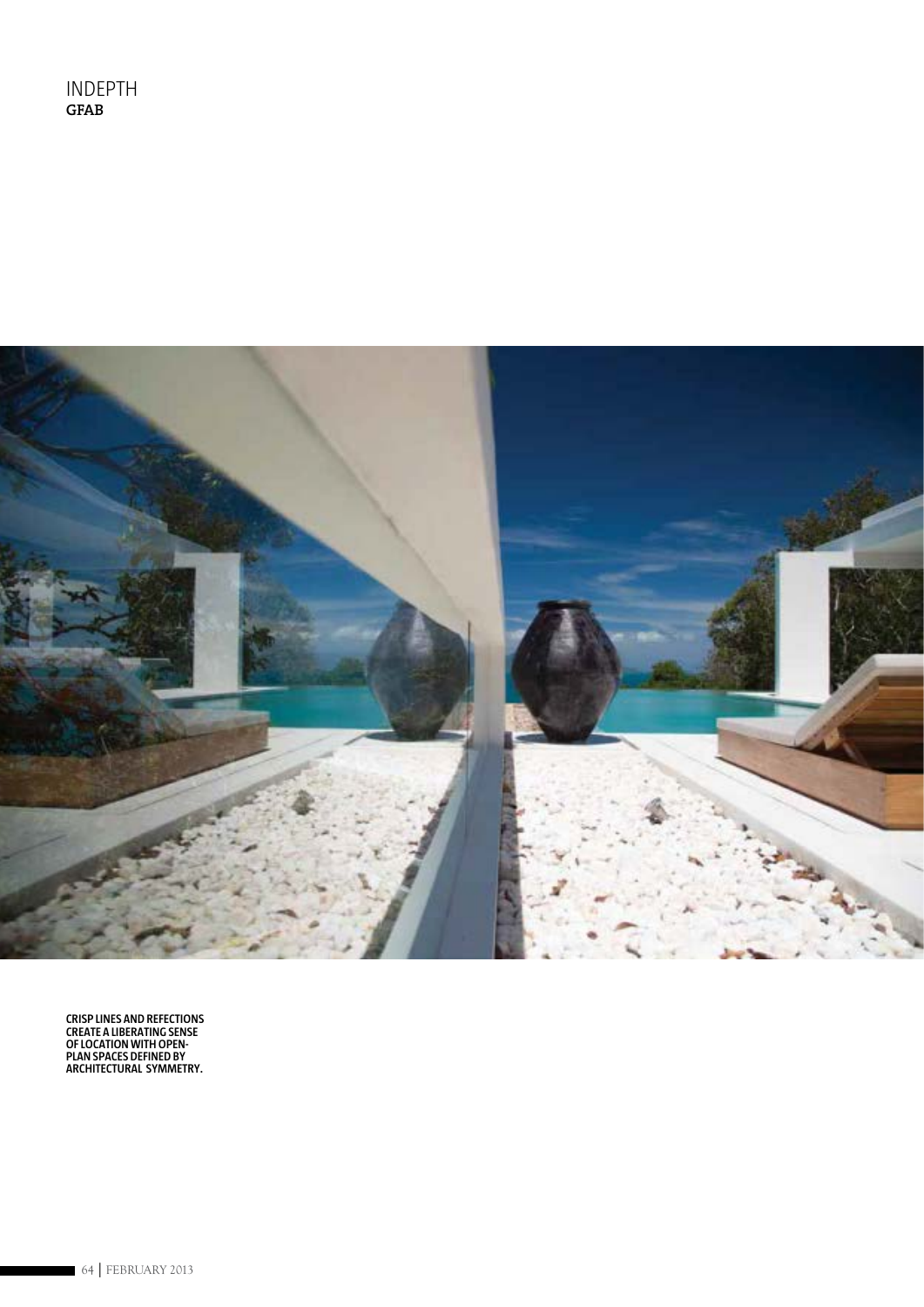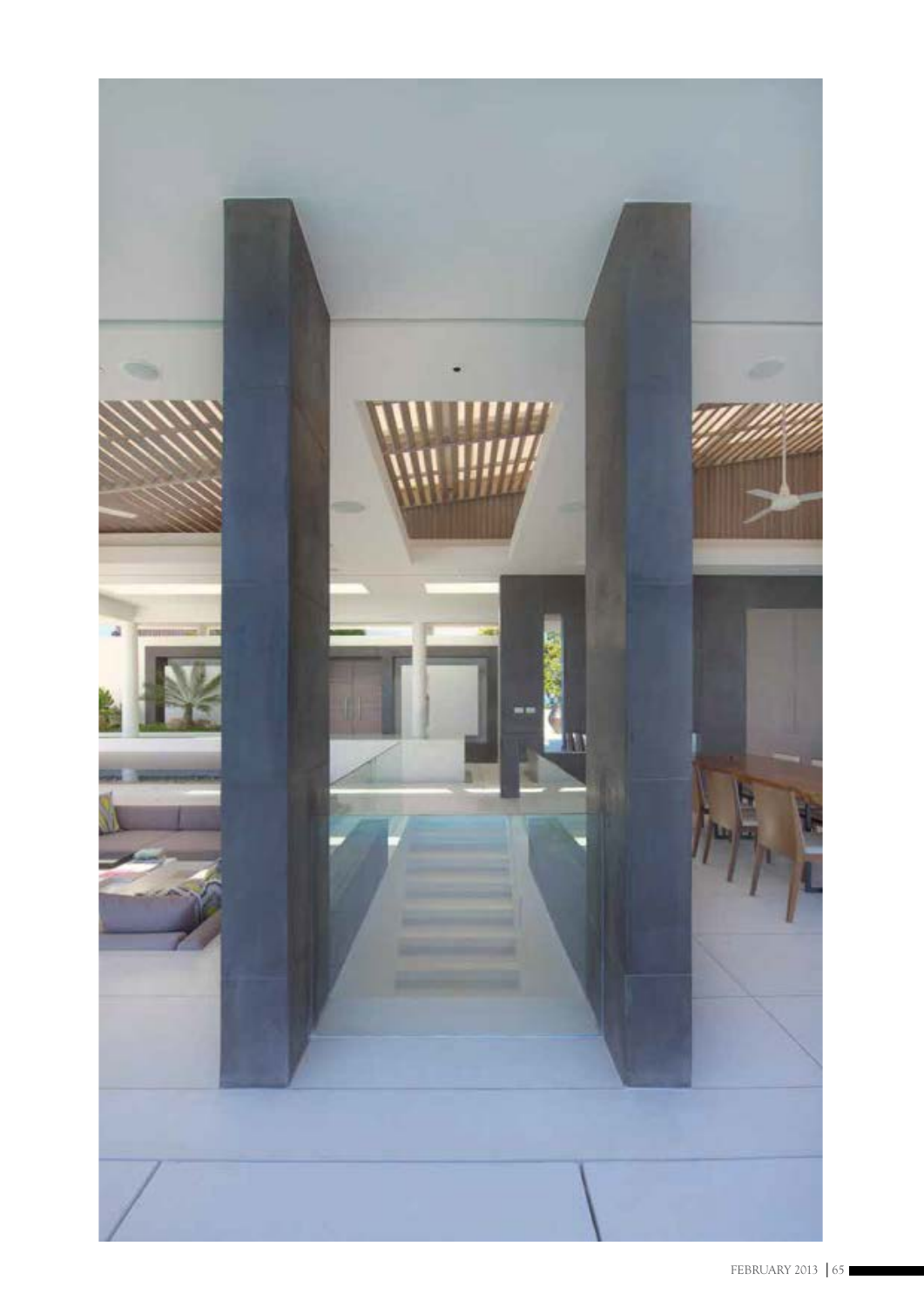

**BUILT INTO THE CLIFFSIDE WITH INTRICATE STONEWORK, CELADON ACHIEVES A RARE CONTEMPORARY DESIGN HARMONY.**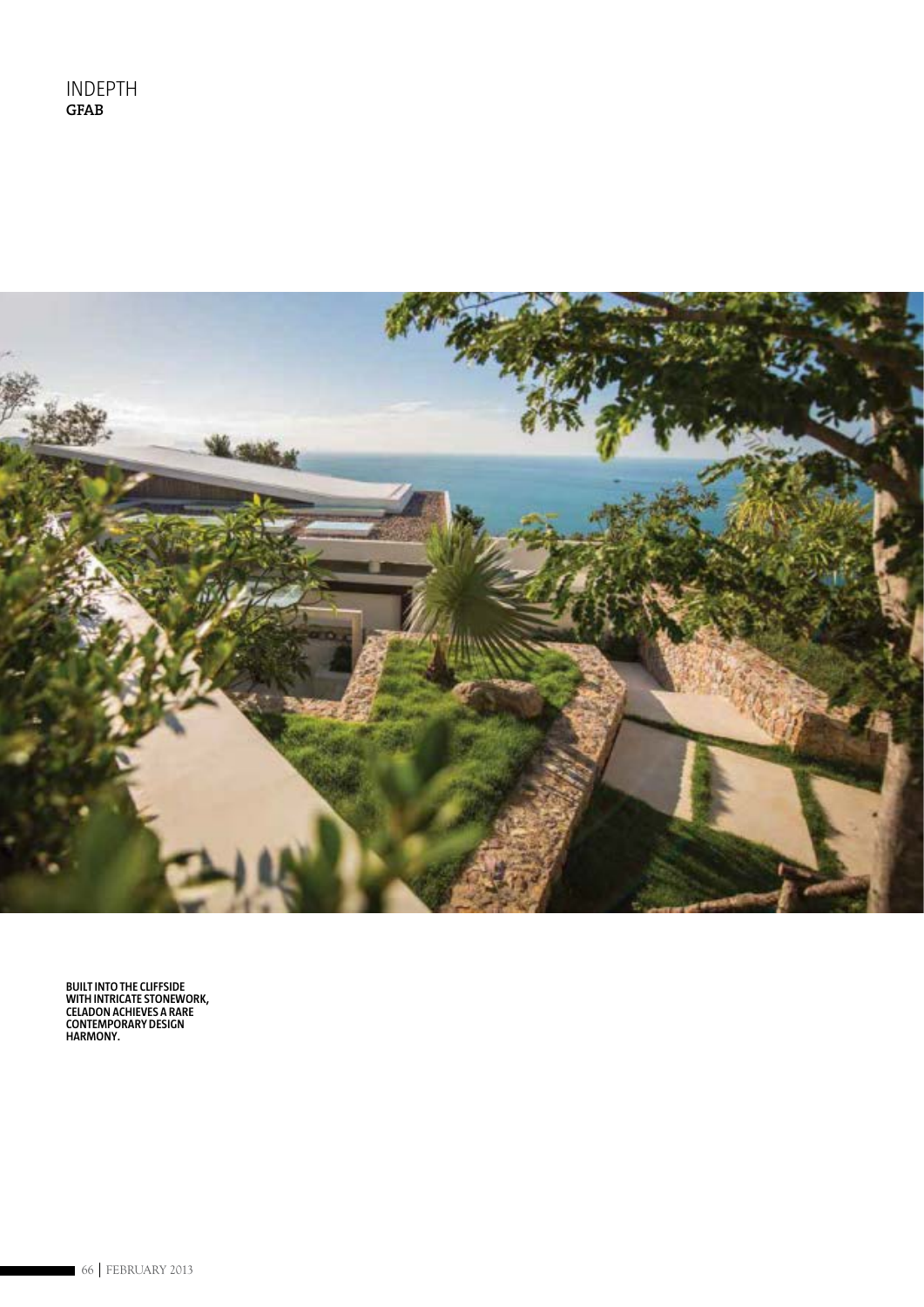**PLANTED ROOF TERRACES ENSURE THE PROPERTY BLENDS WITH ITS NATURAL SURROUNDINGS.**

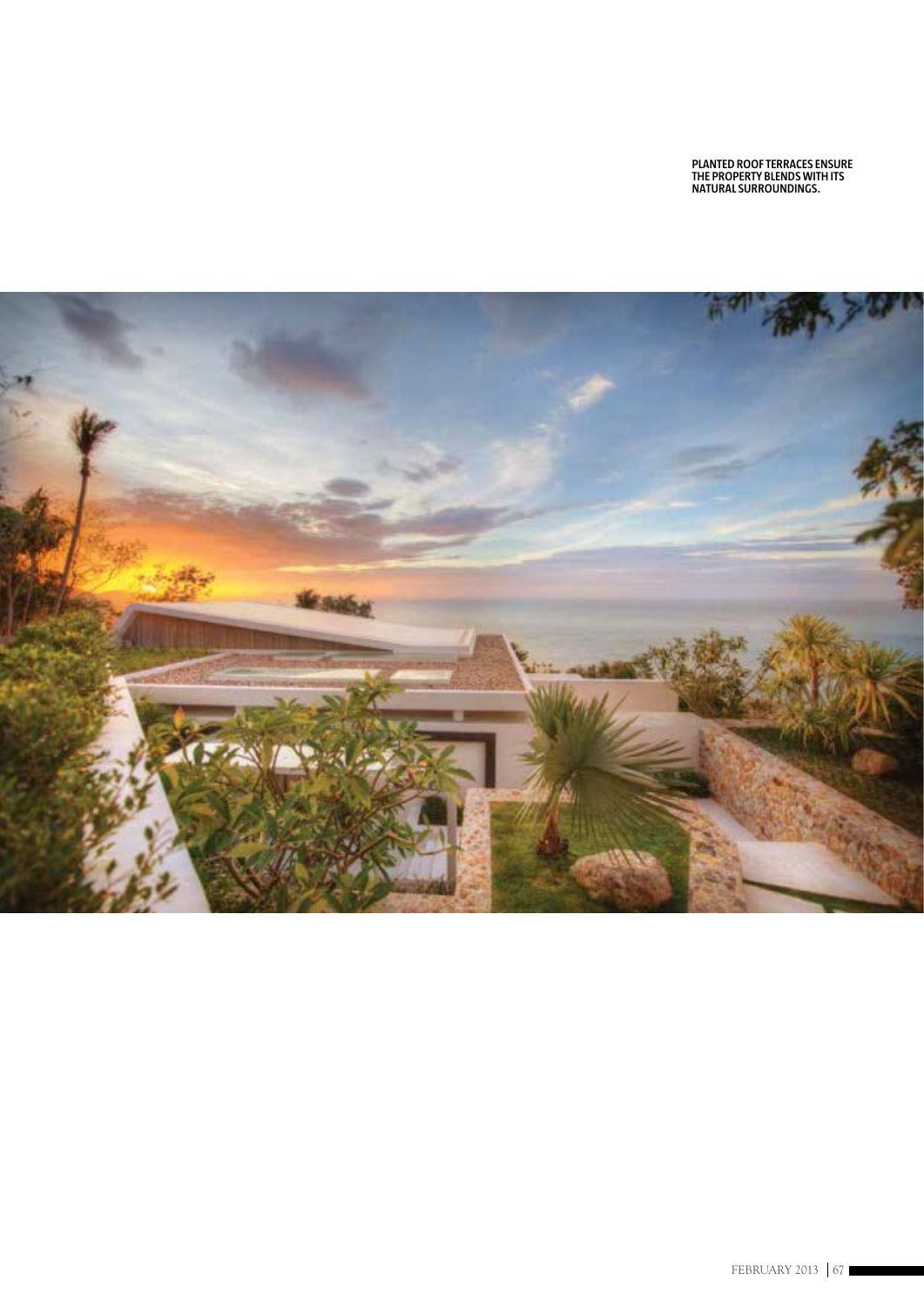

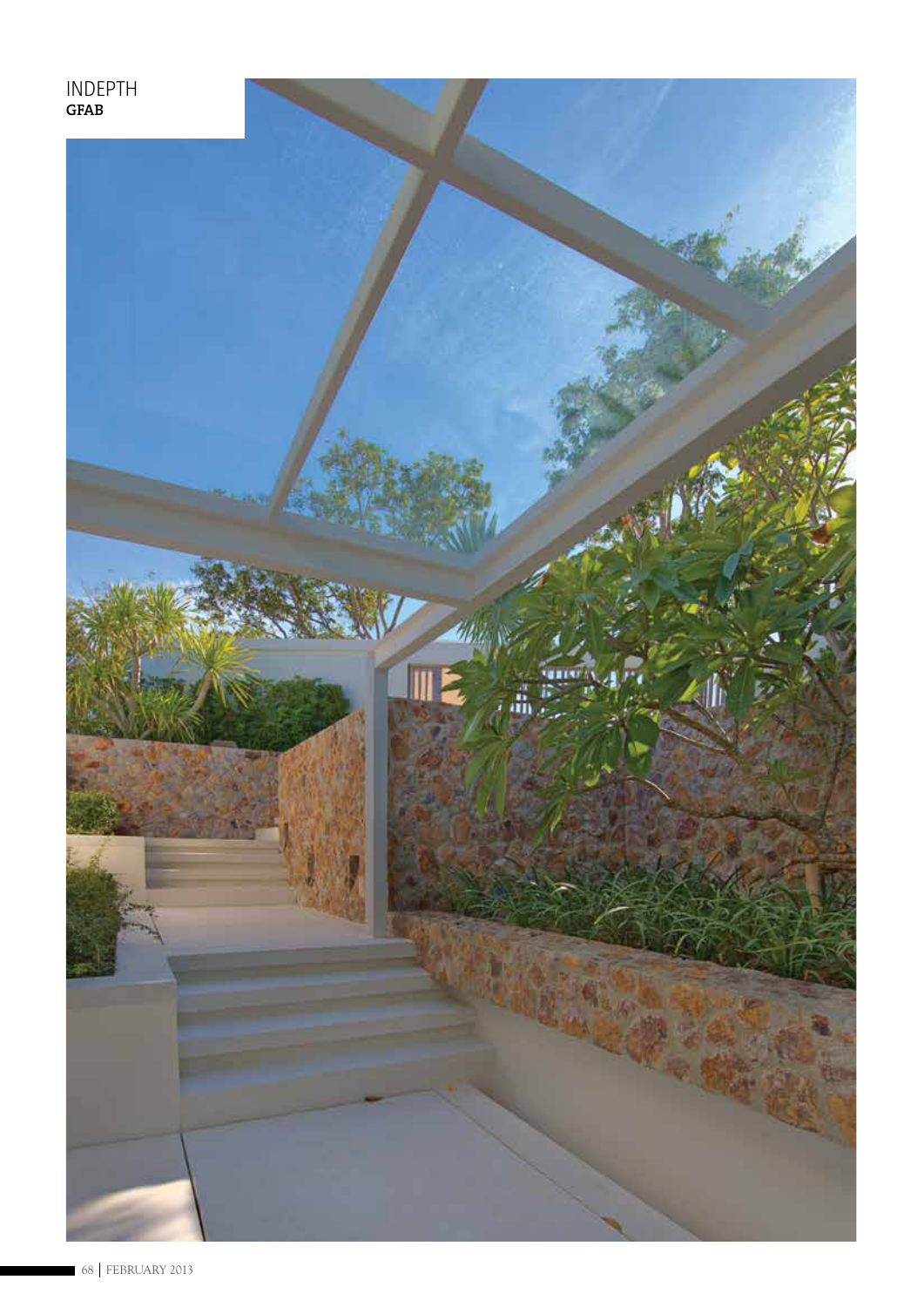

**AN INTELLIGENT USE OF GLASS ENSURES LIGHT FILLS THE PROPERTY AND OCEAN VIEWS ARE A CONSTANT BACKDROP.**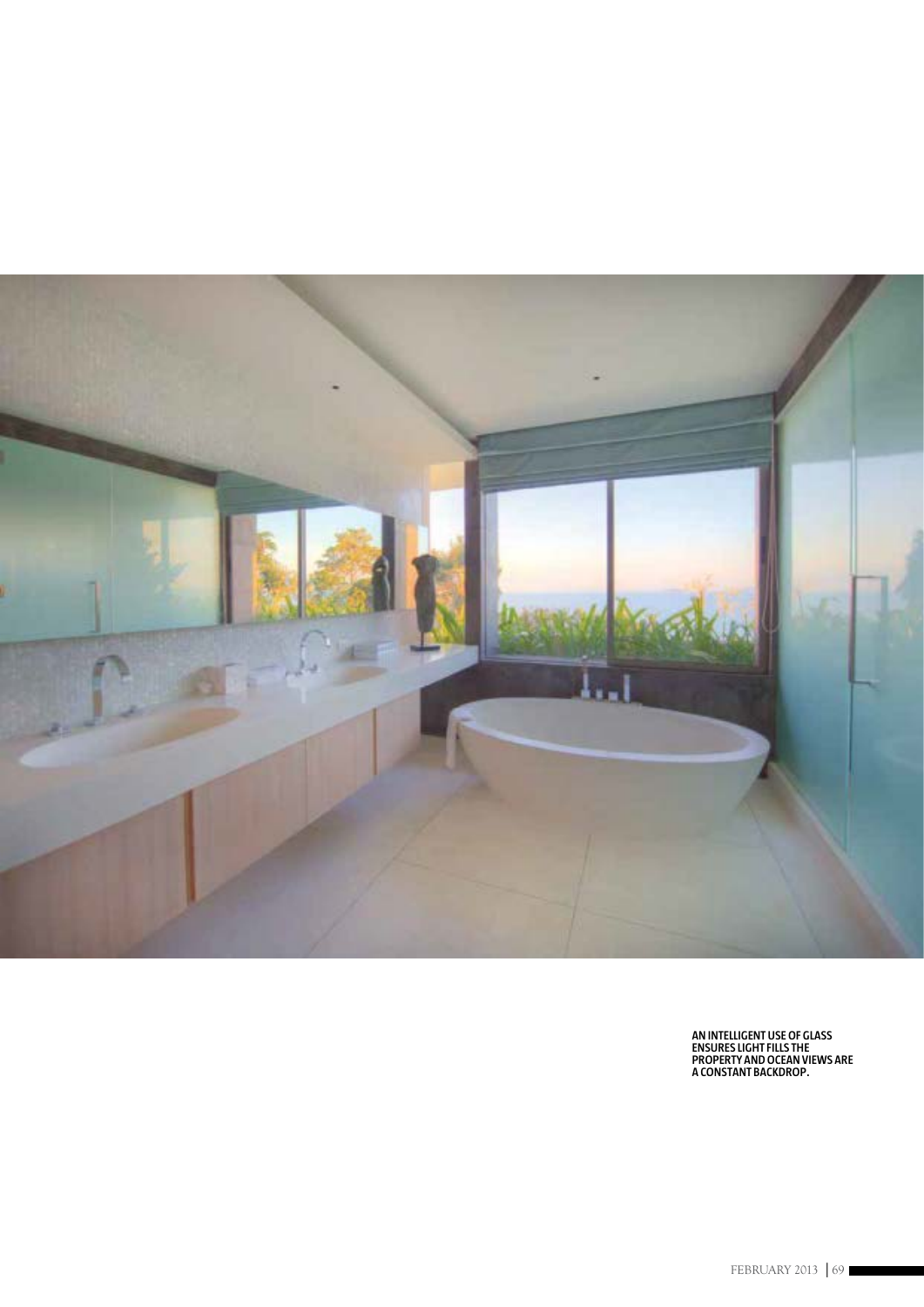

**SUBTLE DESIGN TOUCHES BRING AN AIR OF SOPHISTICATION AND SYMMETRY TO THE DESIGN SCHEMES AT CELADON.**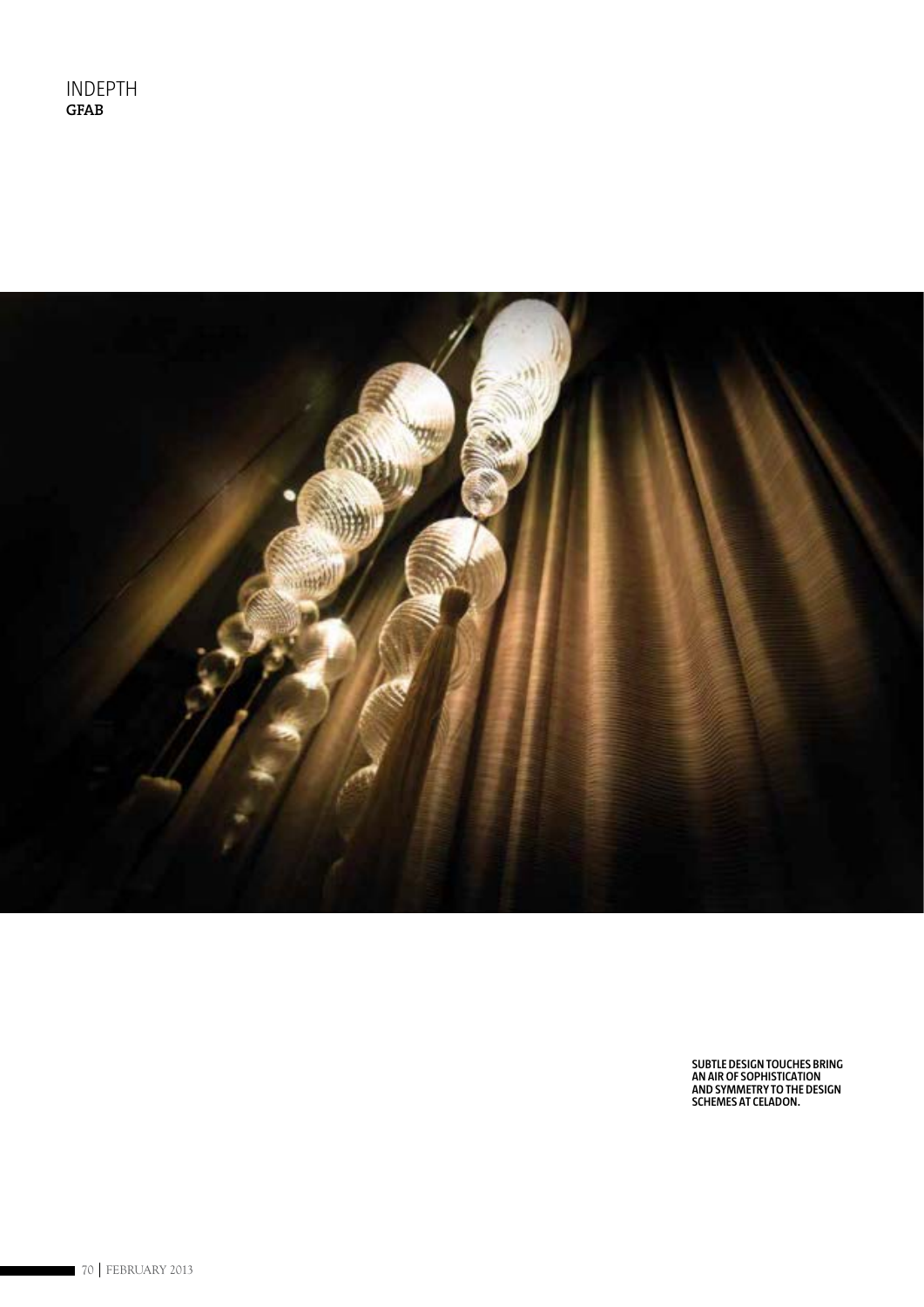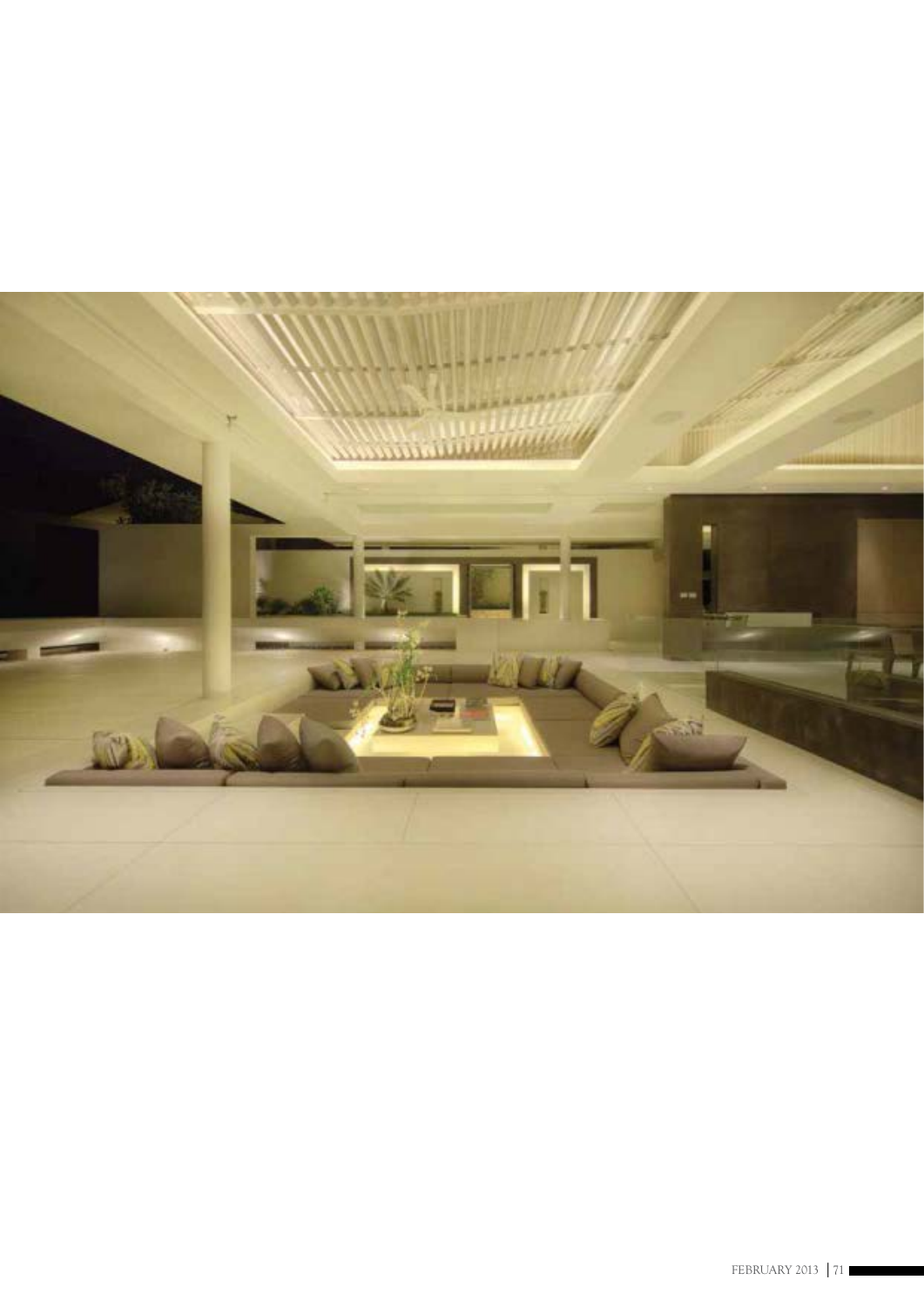

**A NEW TAKE ON MINIMALISM COMBINES SPACE AND FUNCTIONALITY WITH COMFORT AND ELEGANCE.**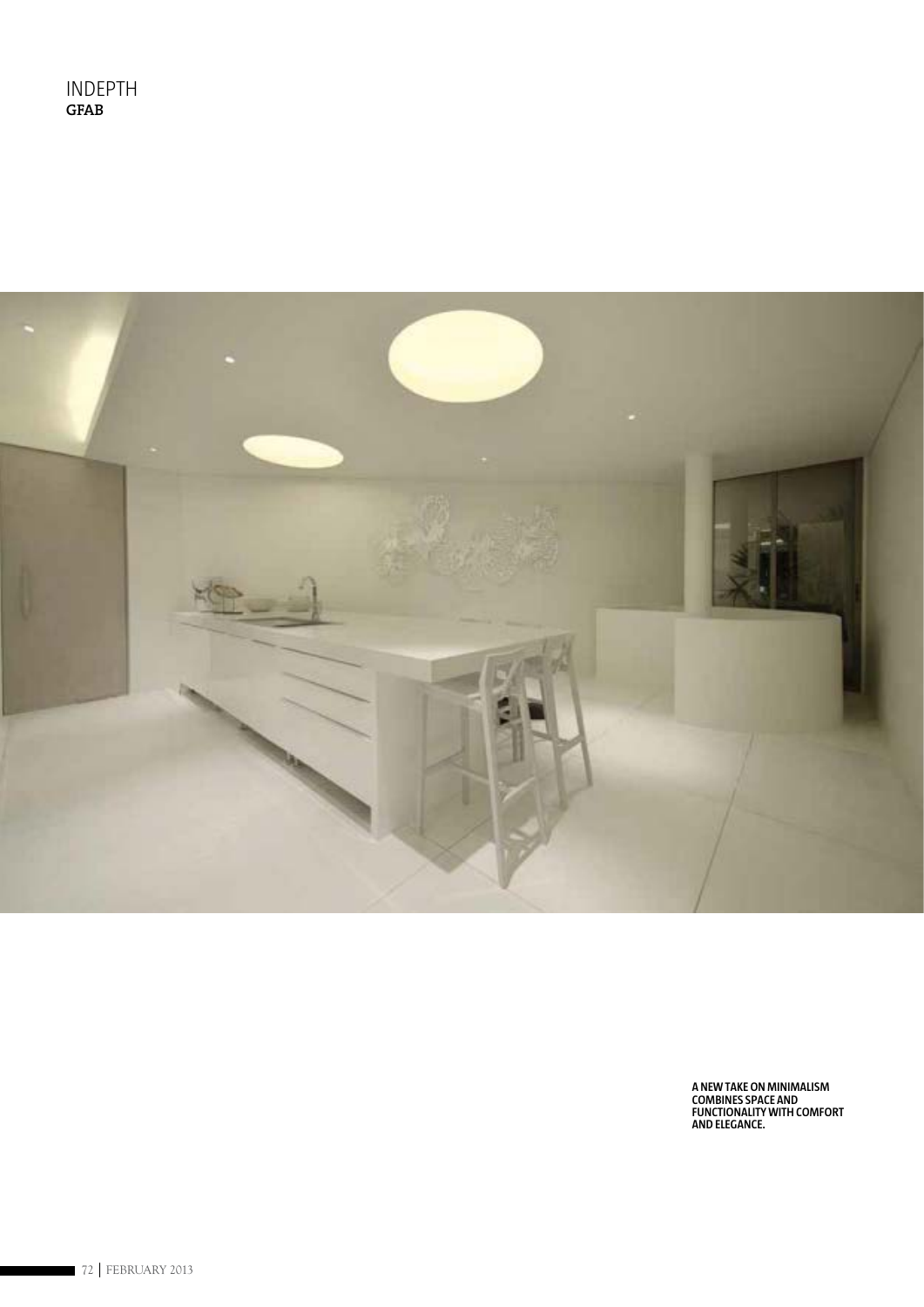